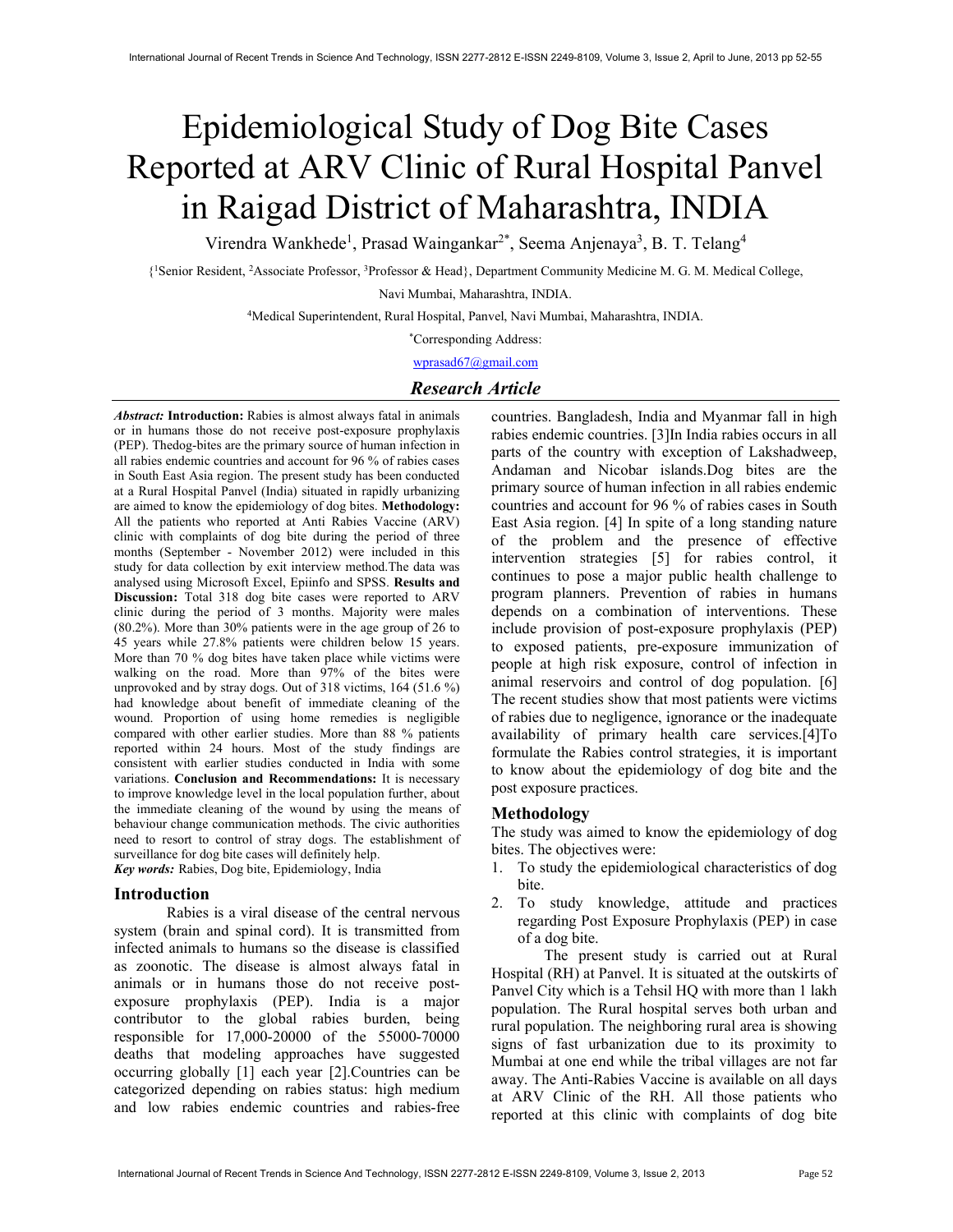during the period of three months form 1<sup>st</sup> September to 30th November 2012 were included in this study. An exit interview in local language (Hindi/ Marathi) was conducted to collect the relevant data after the consent. A structured oral questionnaire was used to elicit required information pertaining to epidemiology of dog bite. Information about knowledge, attitude and practices about dog bite was collected. In case of children below fifteen years the information was collected from the parent/ family member accompanying.A bite was considered provoked if it resulted from patient initiating interaction with dog such as playing with dog or annoying the dog. As per WHO guidelines the dog bite wound was classified [7] as category  $I$  – Touching or feeding animals, Licks on intact skin; Category  $II$  – Nibbling of uncovered skin, Minor scratches or abrasions without bleeding; Category III – Single or multiple transdermal bites or scratches, Contamination of mucous membrane with saliva from licks, Licks on broken skin. The data was analysed using Microsoft Excel, Epiinfo and SPSS.

## Results and Discussion

There were 318 dog bite cases reported to ARV clinic during the period of 3 months. As the Table 1 shows majority of the cases were (80.2 %) males while 30.2 % cases were in the age group of 26 to 45 years. It also should be noted that 88 (27.8 %) patients were children below 15 years. A study conducted by Khokhar et al (2003)[8] at Alipur, Delhi has found 69.9 % of dog bite cases were Males. This study found that 53.99 % of the cases were in the age group of less than 15 years. The WHO sponsored national multi-centric rabies study (2003) [9] found 68 % of dog bite victims were male. They found annual incidence rate of animal bites comparatively higher (2.5%) among the children below 14 years of age. A study at Ahmadabad (2010) [10]by Venu Shah and others found that 25.2 % of dog bite cases were below 15 years of age. As the figure 1, show every month majority of the cases were reported from neighbouring rural area. Observed Rural to Urban proportion of cases was 2:1. However the numbers of cases being reported from urban area are also quite substantial. As seen in Figure 2, majority of the victims (190, 59.7 %) were of Category III as per WHO Classification, while 126 (39.6 %) belonged to Category II and 2 (0.7 %) patients were from Category I. In the multi-centric study conducted in India [11] Category I wounds were found 3.2% while Category II & III wounds were 33.6% and 63.2 % respectively. In majority of cases, 209 (65.7%) the site of bite was lower extremities while in 108 (33.9%) victims the bite was at upper extremities. In only 1 case bite was seen on forehead. The recent study conducted at Nagpur [12] has found that in 89.3 % cases the bite was on extremities. In the study conducted at Alipur [8] the percentage of bites on extremities was 88.17%. Out of 318 only 9 (2.8 %) bites were by Pet dog while

remaining 309 (97.2%) bites were by stray dogs. The information about the vaccination of Pet dog could not be obtained. Only 5 (1.6%) bites were provoked of these 4 were by provocation of Stray dog while 1 form Pet Dog. The study conducted at Nagpur [12] has found unprovoked bites in 80.6% of cases while percentage of bites by Pet dog was 19.2%.In study at Alipur [8] the unprovoked bites were 74.76% while bites by stray dog were 73.80%. As the Table 2 shows all strata of life are vulnerable to dog bites, but significant number of students are being affected. The 33 (31.1%) cases belonged to field job category were mainly vendors, carpenters, plumbers, electricians etc. Occupation wise susceptibility for dog bite has been not found in the literature. Majority of dog bites, 262 (82.3%) have taken place at morning time between 6 AM to 4 PM. During the evening period of 4 PM to 8 PM, 17 (5.4%) subjects suffered from Dog bite while 39 (12.3%) were bitten in the night between 8 PM to 12 mid-night. There was no case dog bite between mid-nights to 6 AM. Proportion of dog bites in night was more in Urban (14.3%) compared to Rural (11.3%). In the study at Alipur [8] it was found that 60.38% bites were in morning, 19.16% at Noon, 14.37% in the evening and 6.07% at night. As the Table 3 shows majority of unprovoked dog-bites, 225 (71.9%) out of 313, have taken place while walking on road. The 12 (3.8%) cases gave the history of applying home remedies, including ayurvedic oil, chilli powder, chuna, savlon and turmeric, before coming to ARV clinic. The proportion of home management is negligible compared with other studies. [8, 10, 11, 12] Out of 318 victims, 164 (51.6 %) had knowledge about benefit of immediate cleaning of the wound. This proportion was almost same in both Rural (50.9%) and Urban (53.0%) areas. However in 42 (25.6%) cases despite the knowledge, wound was not cleaned before coming to ARV Clinic. The proportion was higher in Urban (34.6%) compared to Rural (21.4%) area. Those who have cleaned the wound, 59 (48.4%) cleaned with water only, while 61 (50.0%) cleaned with water and soap and 2 (1.6 %) have used antiseptic while cleaning. Proportion of cleaning the wound only with water was 53.4 % in rural and 35.3 % in urban area. Out of 122 who cleaned the wound, 86 (70.5%) have cleaned it in 5 minutes, 35 (28.7%) cleaned in 10 minutes while 1 patient cleaned it after 10 minutes. In study at Nagpur [12] majority of patient have found to be applying chili paste (39.1%) while only 3.8% have cleaned the wound with water and soap. Similarly in study at Ahmadabad [10] only 24.9% had done wound cleaning while more than half cases 52.6% had applied indigenous material on the wound. In the Multi-centric study [11] the 34% washed the wound with soap and water while 24.5% washed with water only. Only around 5% of the patients have gone to Private Health Practitioner before coming to ARV clinic. As the Table 4 shows majority of cases (88.4%)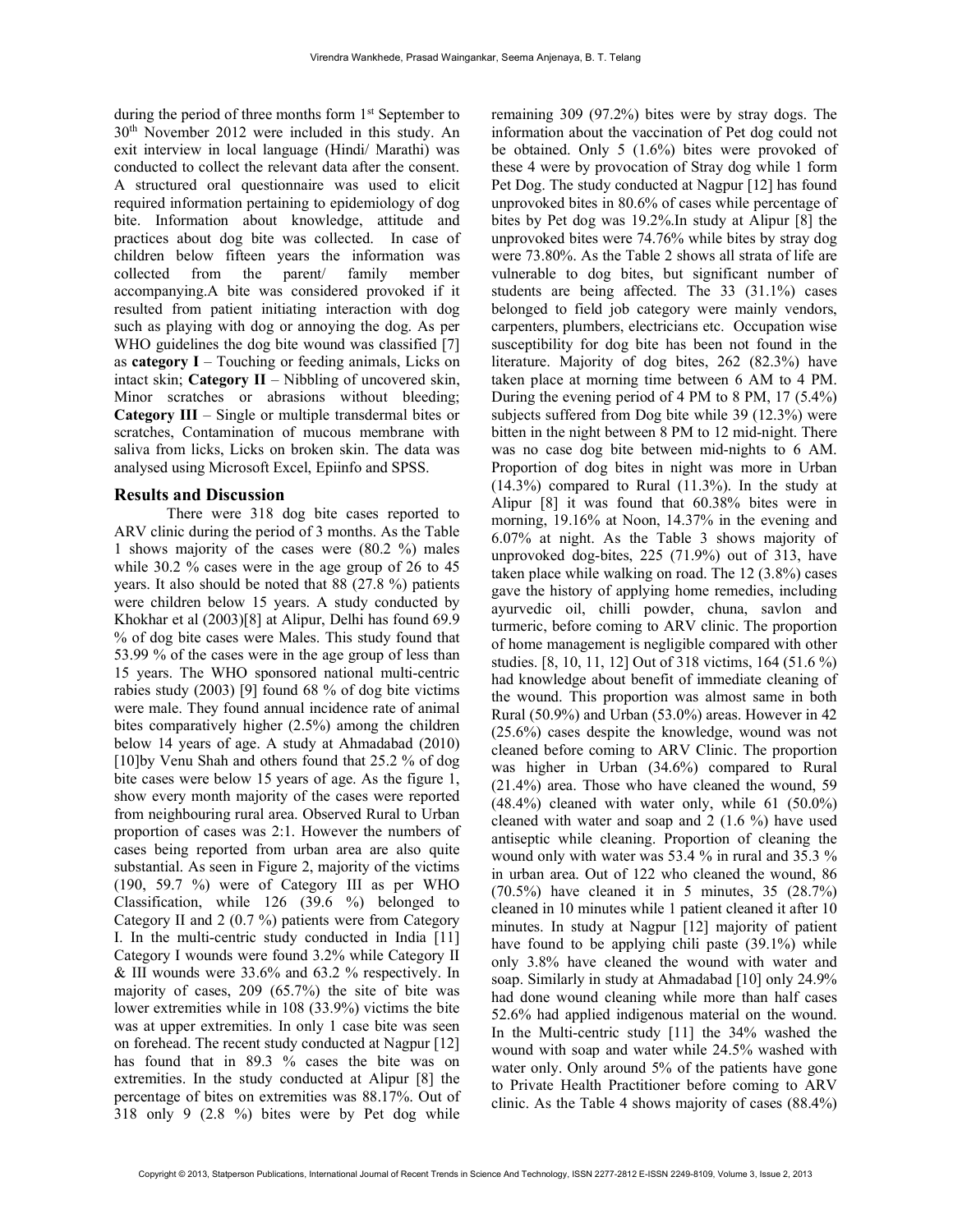reported to ARV clinic within 24 hours of dog bite, 244 (76.7%) within 12 hours while 37 (11.7 %) between 12- 24 Hrs. The other extreme is that, one case has reported almost one month after the incident. The study by Venu Shah [10] has reported that 68.5% of cases have attended ARV clinic within 24 hrs, while another 17.5% attended within 2 days. In another similar study at Beharampur, Orissa [13]12.6 % cases reported to ARC within 24 hrs., while 61.2 % cases reported between 24-48 hrs., while 0.5 % cases reported after one month or more.

## Conclusion and Recommendations

The present study has been conducted at a Rural Hospital situated in rapidly urbanizing area and show similar findings as in previously conducted studies in India with some variations. As seen in earlier studies, majority of the dog bite victims were having wounds of Category III (59.7%), followed by Category II (39.6  $\%$ ) and Category I (0.7  $\%$ ). The site of the bite is mostly extremities and that too, lower one. Majority of the dog bites have taken place in the morning between 6 AM to 4 PM. More than 70 % dog bites have taken place while victims were walking on the road. More than 97% of the bites were unprovoked and by stray dogs. This indicates that, it is a public health issue of serious concern needing attention of civic health authorities. Consistent with other studies majority of victims were males. The 30.2 % cases were in the age group of 26 to 45 years but it is also noticeable that 27.8% patients were children below 15 years and mostly students. Though the knowledge about benefits of immediate cleaning the wound has improved compared to earlier studies the knowledge-application gap do exist. A good thing is noticed that, the proportion of using home remedies is negligible compared with other earlier studies. Also more than 75 % patients reported to ARV clinic within 12 hours of dog bite while more than 88 % patients reported before completing 24 hours. Based on the present study findings it is recommended to improve knowledge level in the local population further about the immediate cleaning of the wound with water and soap by using the means of behaviour change communication methods. The civic authorities need to resort to control of stray dogs and possibility of mass immunization of dogs should be weighed seriously. The establishment of surveillance by health authorities will definitely help. There is also need of participation of private sector and proactive efforts for it by the Government sector. A disease like rabies where no remedy is available for the cure, prevention is the best solution.

## Acknowledgements

Authors acknowledge Professor Dr. Prakash Doke, former Director of Health Services, Government of Maharashtra, for being instrumental in establishing alliance with rural hospital for research study purpose and all the Medical Officers and Staff at Rural hospital Panvel, for their contribution in research study.

## References

- 1. Knobel DL, Cleavland S, Coleman PG, Fevre EM, Meltzer MI, et al; Re-evaluating the burden of rabies in Africa and Asia; Bulletin of the World Health Organization; 2005, 83:360-368.
- 2. Hampson K, Cleavland S, Mganga S, Coudeville L; Partners for Rabies Prevention Technical Advisory Group (2011);Reassessment of the socio-economic global burden of rabies: Human and animal cost of global rabies; Global conference on Rabies Control Towards Sustainable Prevention at source: Incheou (Republic of Korea): 7-9 September 2011;Incheou Korea: OIE 26p.
- 3. Human Rabies in the WHO Southeast Asia Region: Forward Steps for Elimination; Review Article; Advances in Preventive Medicine, Volume 2011, Article ID 383870, 5 pages.
- 4. http://www.searo.who.int/CDS\_rabies.pdf (2011)
- 5. World Health Organization WHO expert Consultation on Rabies – First Report: 2004: 1 – 123.
- 6. World Health Organization "Rabies vaccines: WHO Position Paper"; Weekly Epidemiological Report; 2007: Volume 82, pp. 425-436.
- 7. K. Park; Park's Textbook of Preventive & Social Medicine;  $22<sup>nd</sup>$  Edition; pp.  $251 - 6$ .
- 8. Anita Khokhar, G. S. Meena, Malti Mehara; Profile of dog bite cases attending MCD (Municipal Corporation Delhi) Dispensary at Alipur, Delhi; Indian Journal of Community Medicine, Vol. XXVIII, Issue 4, Oct-Dec 2003, pp. 157-160.
- 9. M. K. Sudarshan, B. J. Mahindra, S. N. Madhusudana et al; An epidemiological study of animal bites in India: Results of A WHO sponsored National Multicentric Rabies Survey (2003), Journal of Communicable Diseases, 38 (1) 2006; pp. 32-39.
- 10. Venu Shah, D V Bala, Jatin Thakker et al; Epidemiological determinants of animal bite cases attending the anti-rabies clinic at V.S. General Hospital Ahmedabad; Health line, Volume 3, Issue 1,Jan – June 2012, pp. 66-68.
- 11. Ichhpujani RL, Chhabra Mala, Mittal Veena et al; Epidemiology of Animal Bites and Rabies cases in India: A Multi-centric Study; Journal of Communicable Diseases; Volume 40 Issue 1, 2008, pp.  $27 - 36.$
- 12. Mohd Junaid, Tabrez Ahmad, Gumastha R, Deoke A R; Epidemiological study of Dog Bite Victims In Anti Rabies Clinic of A Tertiary Care Hospital; Indian Journal of Biological and Health Science; Volume 1, Issue 1, Oct 2012, pp. 12-16.
- 13. T. R. Behera, D. M. Satpathy, R. M. Tripathy, A. Sahu; Profile of Animal bite cases attending the ARC Clinic at Beharampur, Orissa; http://rabies.org.in/rabies-journal/rabies-09-2.